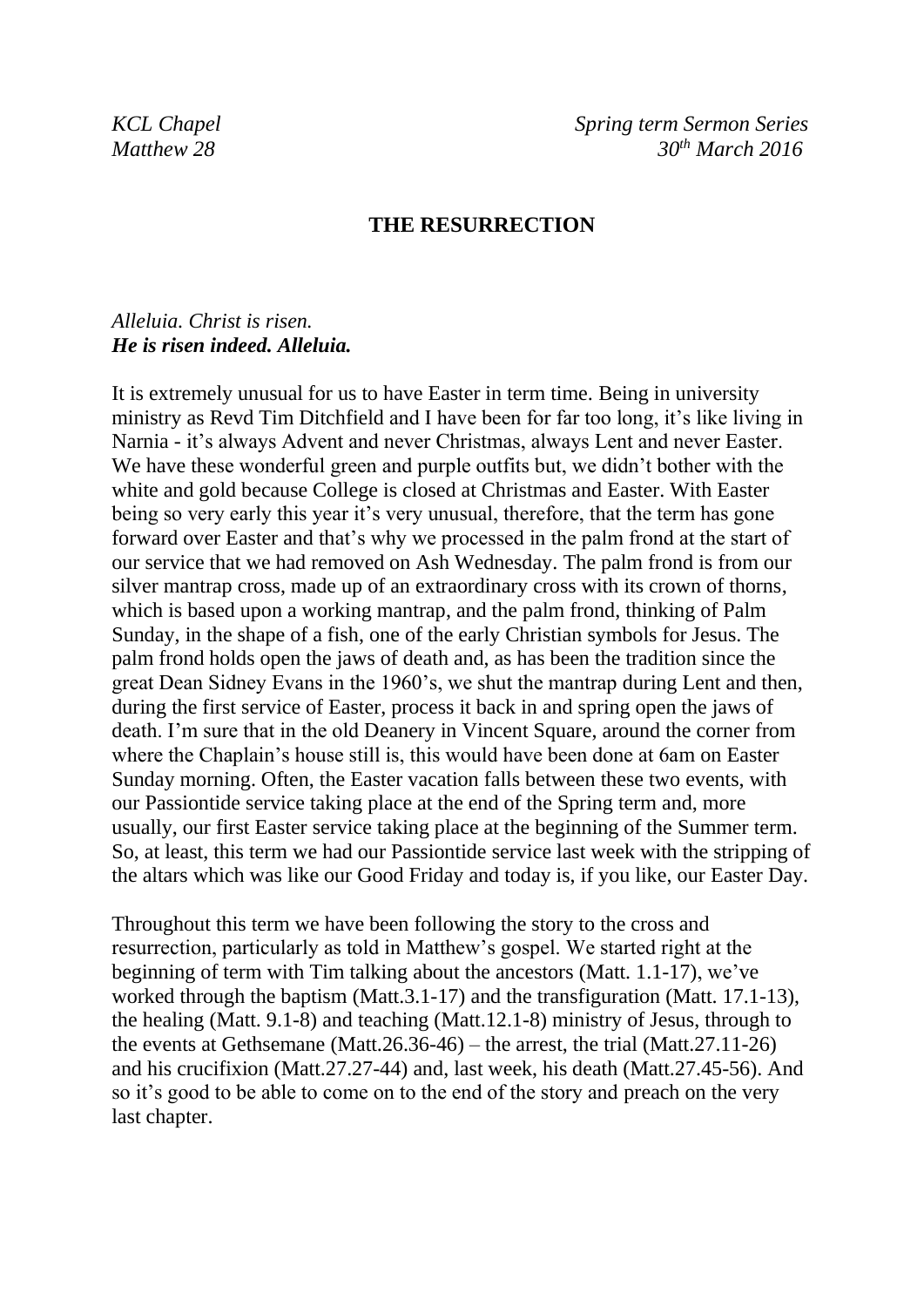What Matthew does very cleverly in that chapter is to tie together his whole account of Jesus that we have been following all term. And throughout, there's a sense in Matthew's account of a supernatural intervention and that Jesus is openly visible to everybody, and also of a desire to tie up loose ends and explain the difficulties. Where often in Matthew's source, probably Mark, which was often quite dark and riddling, Matthew brings the light in and we've seen that all the way through this term. If you've read Mark's account of the resurrection it has an enigmatic empty tomb, an absent Jesus, a strange young man, frightened women who were finally told after a gospel in which everyone has been told to keep quiet to go and tell people and they go off and say nothing to anybody because they are afraid – it is a very uncomfortable ending. Whereas in the account that we've just heard in Matthew we begin with yet another supernatural earthquake witnessed by the soldiers (Matt. 28.2-4), frightened but, obedient women who run off to tell others (Matt. 28.8) and who are rewarded by a vision of Jesus himself (Matt. 28.9- 10), the explanation about what happened with the tomb and the guards (Matt. 28.11-15) and a final scene on a mountain (Matt. 28.16-20) - and mountains have been crucial all the way through Matthew's gospel. Matthew has crafted this chapter very carefully with three scenes, as he often does because he likes threes, so we have the believers for the first ten verses (Matt. 28.1-10), the opponents for the next five verses (Matt. 28.11-15) and then back to the believers again for the ending (Matt. 28.16-20).

His gospel began, if you remember, with an angel appearing in a dream to Joseph. It began with mountains, the Sermon on the Mount. It began with Gentiles, the Wise Men coming to Israel to worship Jesus as a baby in Bethlehem. And, now it ends, again, with angels and mountains and a command where the new Israel is sent to take the message out to all the Gentiles. In the same way that in Mark so often everything was hidden – the voice at Jesus' Baptism or that the Transfiguration was for him alone or for his close friends only – so too throughout Matthew, as we've seen this term, Jesus is clearly visible to everybody. So where Tim talked about the genealogy right at the start of term, the Revd Dr Simon Woodman preached on the baptism or Revd Sue Smith talked about the transfiguration – in each case the identity of Jesus was being made visible and his purpose made clear through the relevant passages. And, even when Revd Louise Ellis preached on the crucifixion and Jess Lane talked about the death of Jesus, we are reminded that the identity of Jesus was revealed, at the crucifixion, not just to the centurion who was at the foot of the cross but to everybody present.

And so now when we come to the resurrection, the first part of Matthew 28, we see that, unlike in Mark where the stone has already been moved (Mk.16.3), Matthew's account details another great earthquake, where the angel of the Lord, not Mark's 'young man', descends from heaven, rolls back the stone (Matt. 28.2-4) and his appearance reminds us of what we heard of in Sue's sermon on the transfiguration of Jesus. So now the angel, similarly, is like lightning with clothing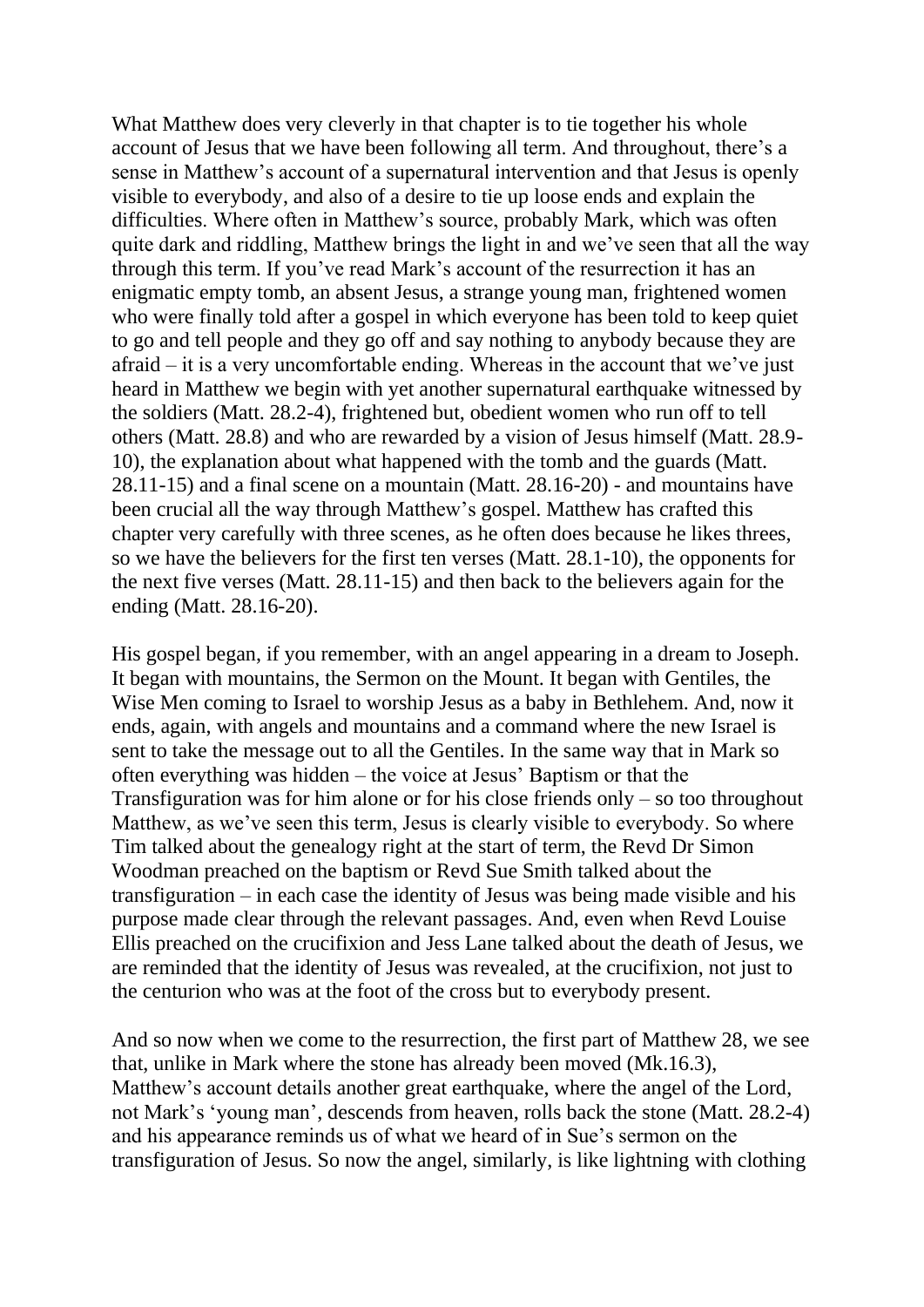white as snow and there is all this kind of fear with the guards shaking and fainting and becoming like dead men before the angel speaks to the women. However, Matthew doesn't go as far as the apocryphal *Gospel of Peter* where the guards and the priests witness huge angelic figures bringing Jesus out of the tomb with a walking cross – here the resurrection seems to have already happened according to the angel (Matt. 28.6) who declares that Jesus isn't there as he has been raised, he is explaining what's happening. As the disciples in Matthew have their faith strengthened all the way through the gospel, as we have seen this term, similarly the women are not only just frightened, as in Mark's account, they go out quickly with fear but, also with great joy and are running to tell the disciples when they meet the risen Jesus himself, worship him and are instructed by him to go as apostles, or messengers, to give the message to his disciples to go to Galilee and to meet him so that they can all be together again in Galilee where all the ministry took place (Matt. 28.7-10). So, that's the first section of that chapter and it asks me the question, and I'd like to ask you the same question, who or which are we in the story? Are we the curious women, are we the guards who are frightened, are we the disciples who are missing out because of our fear and are in hiding?

The middle section of the chapter, again, gives us a question about different sorts of reactions – what you might call the old Israel and the new community of faith. We saw in the last couple of weeks in Matthew's account of the arrest of Jesus, his trial and crucifixion, something of the way in which Matthew explains what happened to Judas, taking the bribe, dealing with the chief priests before finally committing suicide, and so Matthew continues to explain the story of Israel and how that fits in with the story of Jesus. Only Matthew notes what happened to Judas and the chief priests, and he continues to tie up loose ends with his unique account of the guard being given money which has been placed on the tomb at the end of the previous chapter (Matt. 27.62-66) and now being given money to say that the disciples came and stole Jesus' body away while the guards were asleep (Matt. 28.11-15). This recalls the story of Judas, the only other place money occurs in Matthew. The drama group that I was once involved in had this wonderful John Cleese type version of this where the sergeant, or the centurion, was trying to find out what had happened and says to the soldiers, 'Oh, that's a really good story' and they reply, 'Yes, isn't it', before he answers, 'If you were asleep, how did you know that it was the disciples who stole it?'. And, you may have seen it, there's a new film called Risen with Joseph Fiennes as a Roman tribune who is tasked with finding out what happened to the body of Jesus and I commend it to you.

Then there is this idea that the story of the theft of Jesus' body by the disciples is told 'among the Jews to this day' (Matt. 28.15). Matthew was probably writing his gospel in the aftermath of the first great holocaust, the total destruction of Jerusalem and the Temple and the way in which Jews were pushed out of Jerusalem and out of much of the Holy Land, and the argument was going on between those who survived as they were forming themselves around the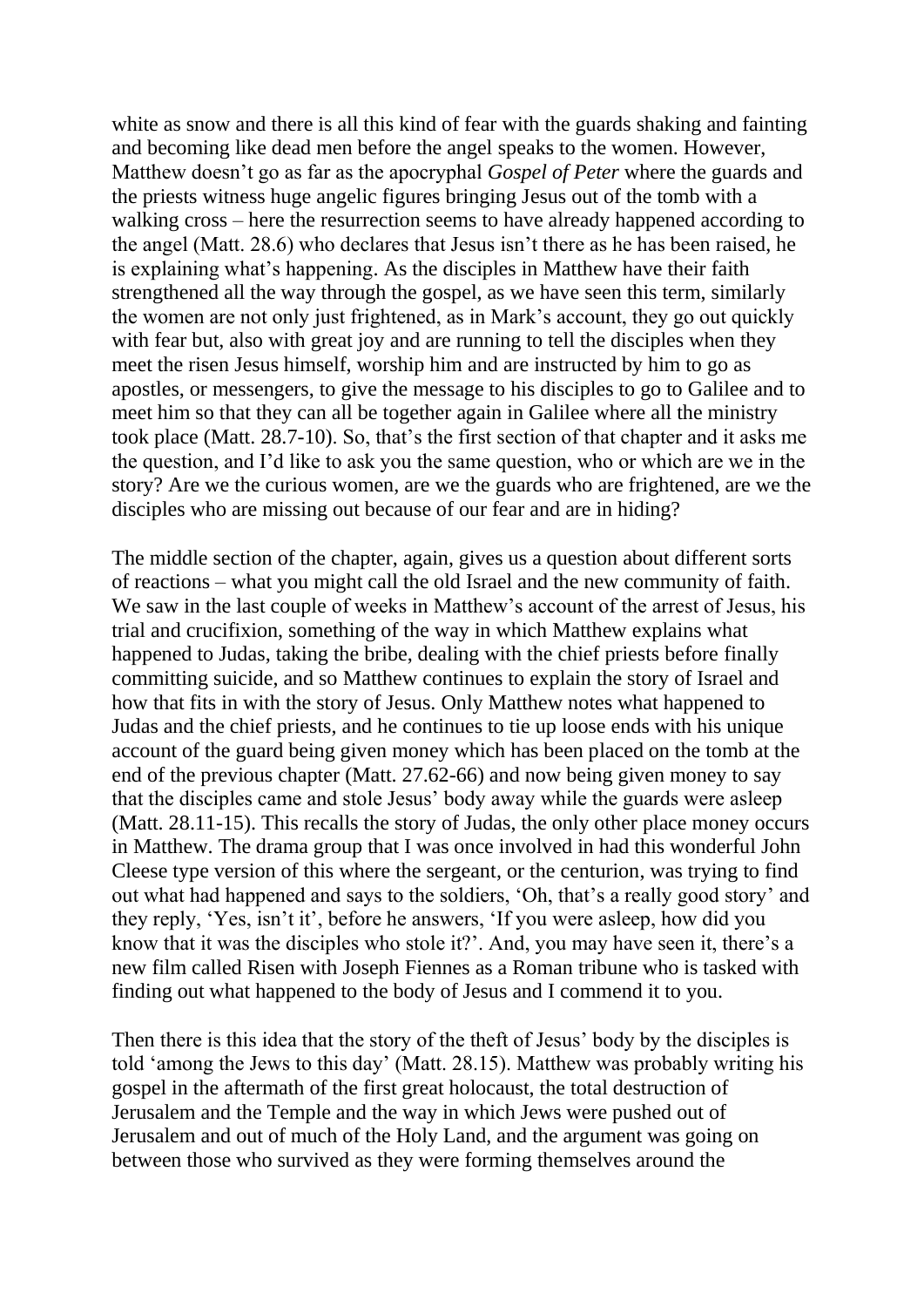synagogue and the law on the one hand and faith in Jesus as the Messiah on the other. Apart from calling Jesus 'King of the Jews' (Matt.2.2; 27.11, 29, 37), this is Matthew's only use of the term 'the Jews' and clearly they are now a different community from that of the evangelist, or the Teacher. This idea, that the story of the theft of Jesus' body by the disciples being told among the Jews to that day, certainly reflects that period of very difficult tension in the life of the synagogue and the early Christian disciples.

So, if that's what happens with those who are taking bribes and telling stories, what happens to Jesus' followers, thirdly? Well, they go to Galilee and back on a mountain and throughout this term we've seen how everything in Matthew's gospel takes place in and upon a mountain – we've had the Sermon on the Mount, the transfiguration on the mountain and we've also had healings on mountains and so on. And, we know, of course, that the disciples had betrayed and deserted Jesus and slipped away – Raymond Baudon talked to us about the Gethsemane story, the Revd Dr Keith Riglin preached on Peter and the desertion and Jess spoke on what it meant to be abandoned. Finally, we reach the climax of the gospel and all the various themes come together. We hear that, despite their 'little faith', the disciples, true Israel, go to Galilee and to the mountain where Jesus had directed them to go (Matt.28.16). The identity of Jesus is clear and when they saw him Matthew says that they worshipped him, though he also recognizes the mixed nature of the church by noting that even now some still doubted (Matt. 28.17). People will often say that they struggle to have faith today but, had they been alive at the time of Jesus then they certainly would have believed – actually, I think it was quite difficult to believe even then as they weren't quite sure what was going on and Matthew has that sense that there is a division.

This meeting on the mountain reminds us of all the other mountains of this gospel, and all that Sinai and Zion meant for Israel; but this mountain is in Galilee – described by Matthew at the very start of Jesus' ministry as 'Galilee of the Gentiles' (Matt.4.15). Despite his stress on the mission to Israel, Matthew has been preparing us for this since the beginning, with Abraham and Gentiles in Joseph's ancestry, and the wise men from the East (chapters 1-2). Now that Israel has rejected her Teacher, the disciples receive the so-called 'Great Commission' to go and make disciples of all nations. They are now to become teachers themselves, teaching others what the Teacher has commanded them. Right from the very first sermon where Tim spoke about the genealogy of Joseph's ancestry and unpacked that, Matthew is trying to make clear the purpose of Jesus and the way in which he came out of all the great history of Israel and yet there were gentiles and women involved in his ancestry and the wise men that came to worship him. Jesus then communicates a rather bizarre idea to the disciples, saying 'All authority in heaven and on earth has been given to me. Go therefore…' (Matt. 28.8-19). In the same way that the risen Jesus told the women to go and tell the brothers, now he's telling all of the disciples to 'make disciples of all nations, baptizing them in the name of